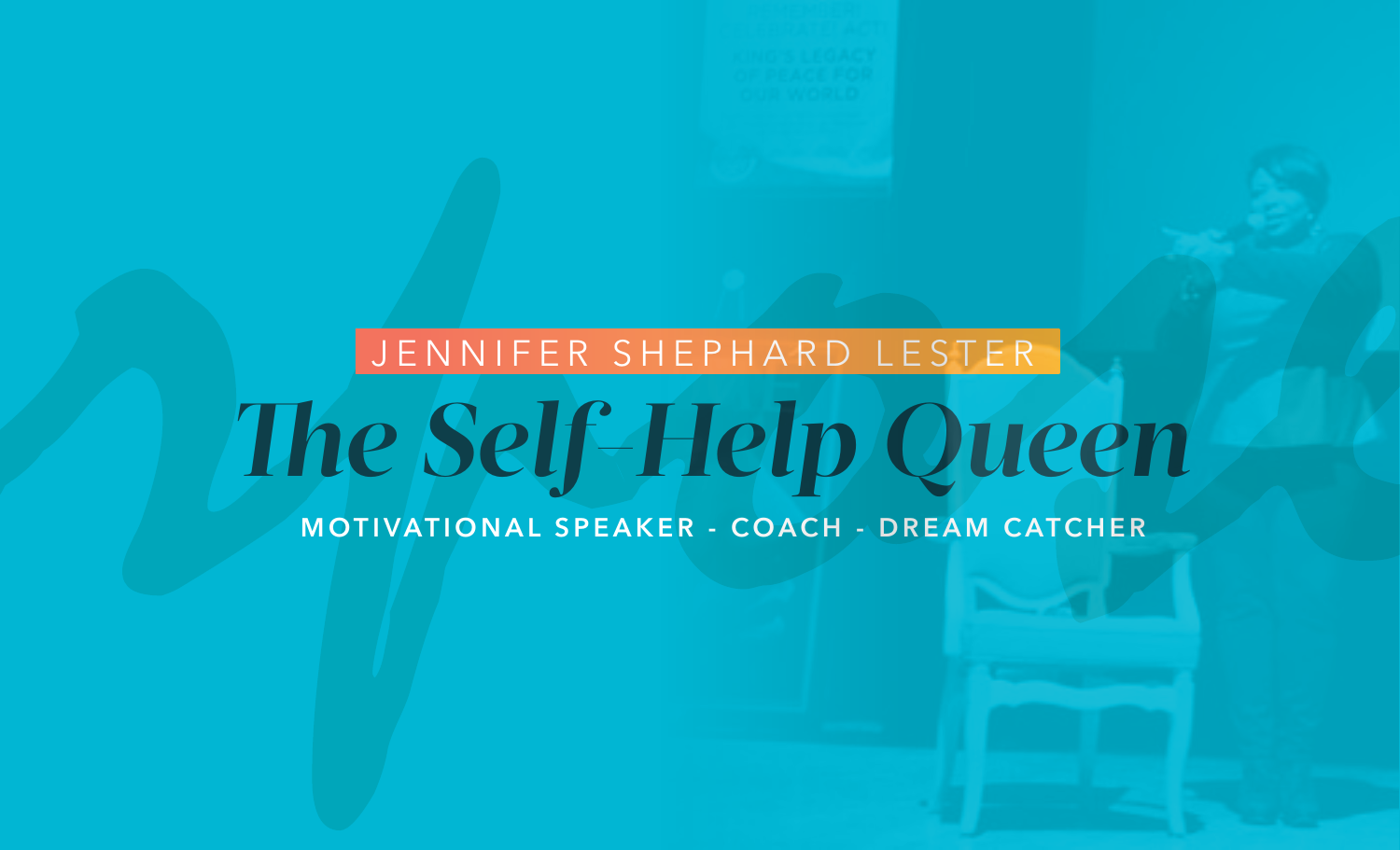

**Anative of Atlanta, Georgia- Jennifer**<br>
Shephard Lester is a psychotherapist, chilo<br>
advocate, entrepreneur, certified life coac<br>
and motivational speaker. For more than<br>
years, Jennifer has been a leader in behavioral ch Shephard Lester is a psychotherapist, child advocate, entrepreneur, certified life coach and motivational speaker. For more than 15 Jennifer combines a Master's degree in Psychology from Georgia School of Professional Psychology with a Bachelor's in Psychology from Clark Atlanta University. She was featured as one of Atlanta's top DOCTORS & HEATH CARE PROFESSIONALS in Who's Who in Black Atlanta™ 15th Edition for her outstanding work in mental health.

In 2008, Lester established the Purpose Project, LLC: a multidisciplinary behavioral healthcare practice that offers mental health services, life coaching, career counseling, leadership training and nonprofit management. As a Licensed Professional Counselor, she uses a Cognitive-Behavioral theoretical approach to insure clinically sound and culturally competent practices. Jennifer has been able to bring about noticeable change with clients in various settings and at different levels. Her anecdote is simple; the journey starts by uncovering habits and hang-ups,

recovering purpose and passion, and discovering a path to "Find Your Amazing."

As a philanthropist, Jennifer is the Executive Director of the Big Kidz Foundation; an Arts-focused youth development organization that was founded by Antwan "Big Boi" Patton of the iconic rap group Outkast. Along with being a member of Delta Sigma Theta Sorority, Incorporated and The National Coalition of 100 Black Women, this spirited leader also serves on several boards and committees. Jennifer's dedication to improving local communities and empowering others has landed her many awards, honors and recognitions.

In addition to having a top-rated weekly podcast, The Purpose Project Podcast, she has been featured on iTunes'- New and Noteworthy and seen on BET, AspireTV and Centric TV to name a few. Jennifer's forward-thinking and unorthodox practices have captured audiences around the globe. She truly believes that if you have the courage to follow your heart and live intentionally, you can change the world by changing the one person who matters most – you. Thus, the best PROJECT you'll ever work on is you!

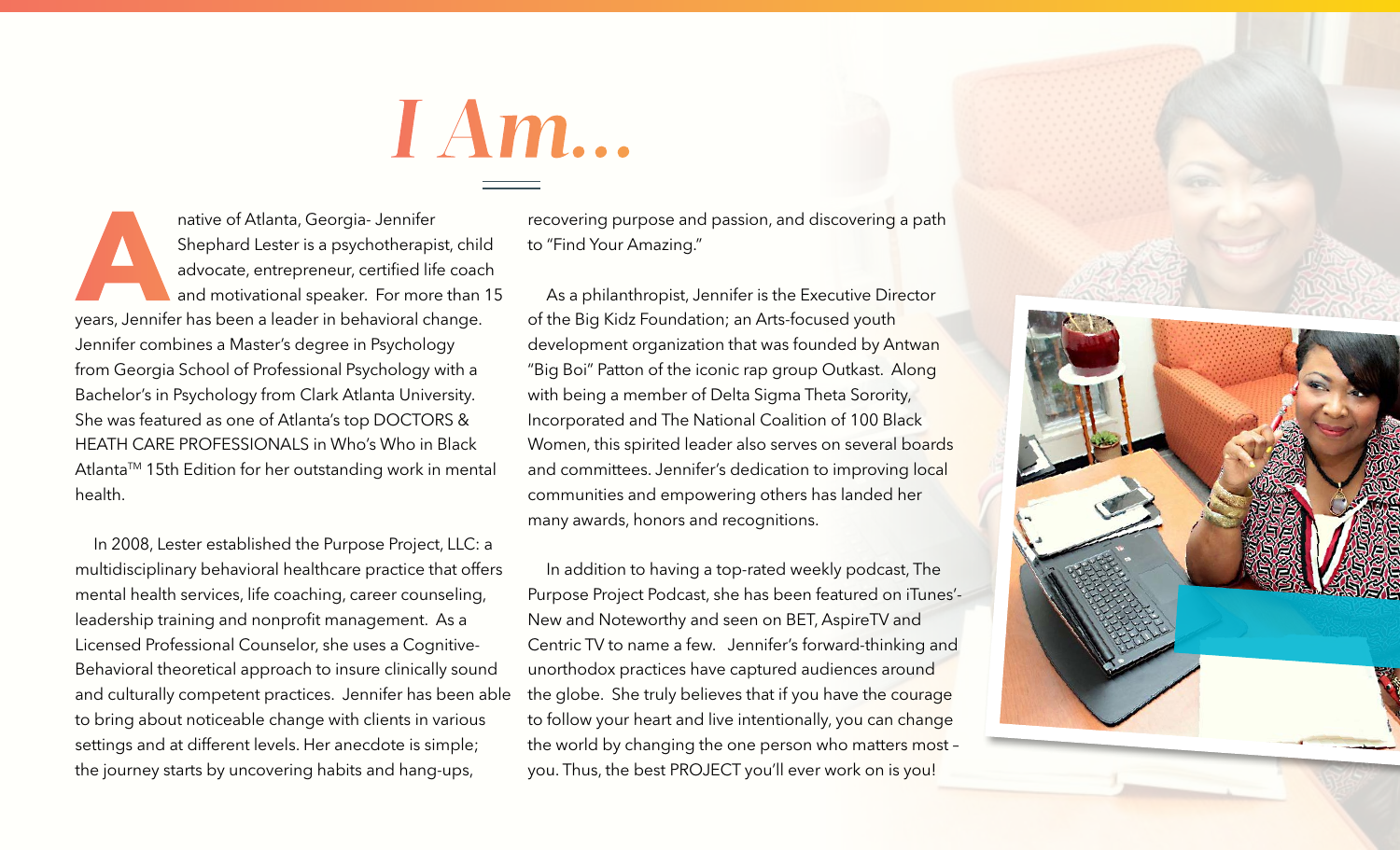# *Speaking Topics*

### *"Jennifer Lester has electrifying energy that is conveyed in every speech and training."*

#### Find Your Amazing

Move your life from Good to Great to Amazing! When you combine Purpose with Passion amazing things happen!

#### Abracadabra!

Unleash Your Magic. Use the Power of words and thought to create a magical life.

#### Purpose Planned Business

Stop Sketching and Start Building. Turn your Purpose into to Profit! Build a company that allows you to share your giftedness with the world.

#### Bloom Where You're Planted

Be Great Where You Are! If you're waiting for the perfect time to start… the time is now!

#### Control + Alt + Delete

Unclutter, Reboot and Reset your personal life's operating system. What's running in your background that's causing your system not to operate to its full potential?

#### Are You the Slave or the Master?

Take Control of Your Life! Stop being lead and controlled by things that keep you enslaved.

#### Motion Doesn't Mean Progress

Know the difference between "Motion" and "Progress". Get the "Cure" for the "Rocking Horse" syndrome. Use Goal-Setting to starting making progress.

#### Stop Watering Dead Plants

LET IT GO! It's time to move on! Letting go can be hard; you have to accept what is, and let go of what was. We don't get over the past, we get pass it.

#### You Didn't Come this Far to Come this Far

Never Give Up. Failure is not fatal and Success is not final. It's the courage to continue that counts! If you are thinking about giving up, remember "why" you started.

#### Hustle and Heart (FearLESS)

Have Courage and just jump! In order to reach your destination, sometimes a Leap of Faith is the only method of transportation.

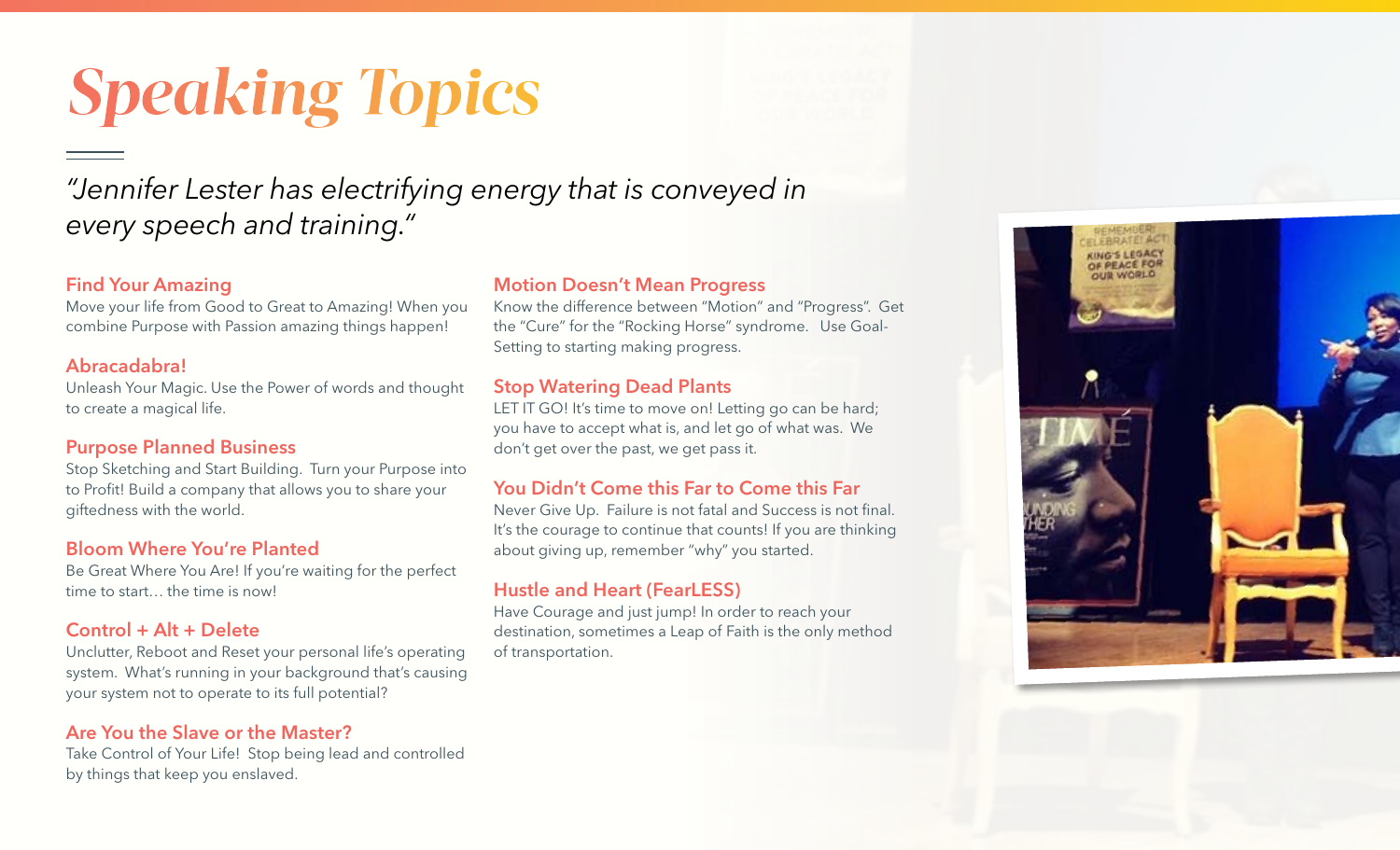## *What People are Saying...*

As the Chief Empowerment Officer (CEO) of Purpose Project, Jennifer has had the opportunity to motivate, empower and facilitate change through trainings and speaking. Noted as a leading motivational speaker, she has worked with many companies to deliver a powerful yet practical message that fosters personal and professional growth.



"This is the most fun that we've had in a training! Jennifer connected with the team and gave life changing strategies on how to change our community, starting with us"

#### Keith Barksdale,

Partnership for Community Action

"Jennifer is truly an inspiration to hear speak. She is captivating and motivating! She was the perfect speaker to address work life balance for women

#### Gayle Cabrera

BB&T Bank, Vice President

"I felt that Ms. Lester was talking directly to me. Everything she said was exactly what I needed to move me to the next level."

#### Chasity Melvin,

WNBA, Professional Basketball Player,

"Jennifer helped put me on the path to healing. She is my "mind manager." Meeting her was one of the best things that happened to me on the TV Show".

Chrystale Wilson, Actress, Producer, Writer.

"Jennifer was a pleasure to meet. Her light shines soo bright. She is a World Changer.

Shavon Sellers, Author, speaker, CEO. Ultimate Retreat Bahamas